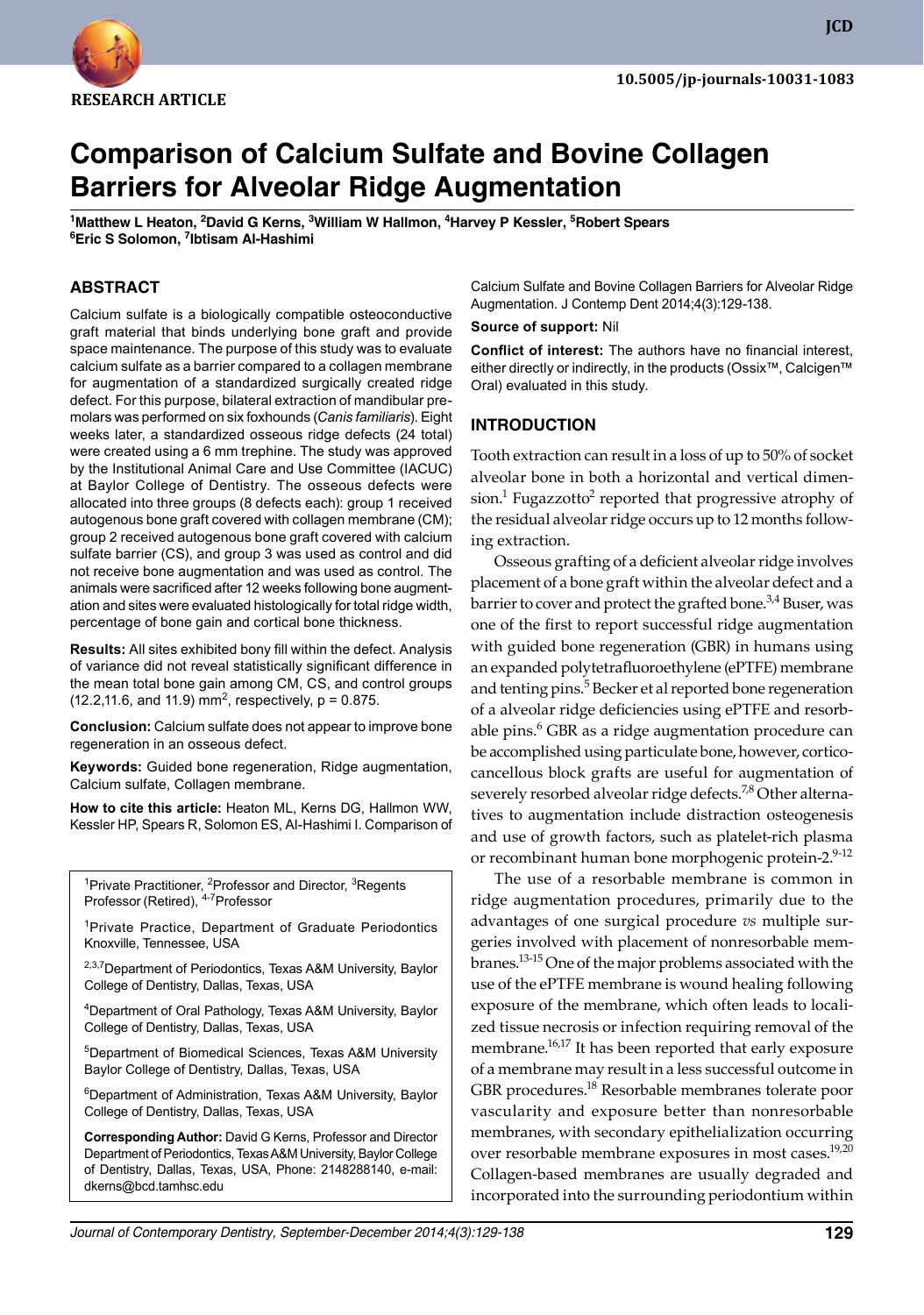3 to 6 months following placement, which allows adequate time for osseous grafting materials to mature.<sup>19-21</sup> Modification of collagen fibers known as cross-linking can prolong the rate of degradation. $^{21}$  Collagen-based membranes have been found to be comparable to e-PTFE membranes in the management of extraction socket and furcation defects.<sup>22,23</sup> Use of collagen membranes in ridge augmentation procedures is primarily limited to case reports, however current reports show promising findings in terms of quantity and quality of bone regenerate enabling dental implant placement.<sup>19,20,24</sup>

An alternative to ePTFE or collagen-based membranes for use in GBR procedures is calcium sulfate (CS). $^{25,26}$ Medical grade calcium sulfate is a chemical compound that has been used for hard-tissue augmentation in the medical field for decades.<sup>27,28</sup> Calcium sulfate is a biologically compatible graft material that is osteo-conductive, acting as a natural scaffold to preserve bone volume and allow proliferation of osteoprogenitor cells. An *in vitro* study by Payne et al compared fibroblast migration over different barrier materials found a significantly greater migration rate over CS compared to PTFE and polylactic acid.<sup>29</sup> Sottosanti advocated the use of CS in conjunction with a bone grafting material as a composite graft, with the CS acting as a stabilizer and a binder of the osseous particles.<sup>25</sup> Histological analysis of biopsies taken from extraction sites grafted with CS showed almost complete resorption of the material within 3 months of placement, and bone fill was greater compared with non-grafted control sites.<sup>30</sup>

Additional benefits beyond osteoconductivity and space maintenance have been found related to potential angiogenesis as a result of CS implantation. In a study of microvessel density within grafted osseous defects in rabbit tibiae, Strocchi et al reported that defects filled with CS and covered with ePTFE membrane had higher vascular density than those filled with CS or autologous bone only.<sup>31</sup> These findings add additional support to the use of CS in dental regenerative procedures.

 The use of CS in regeneration procedures is a practical adjunct to osseous grafting, however, the application of the material in GBR procedures is not widely accepted. Clinical studies that have used CS in ridge preservation procedures, endodontic surgery, dental implants and sinus augmentation add evidence supporting the use of CS as a graft material in GBR procedures.<sup>25,32-37</sup>

 The purpose of this study was to compare bone regeneration using a bovine collagen membrane (CM) and CS as a barrier for ridge augmentation.

## **MATERIALS AnD METHoDS**

The experimental model used in this study involved the creation of standardized alveolar ridge defects followed by GBR using osseous grafting and barrier devices in a canine model. Study protocol was approved by the Institutional Animal Care and Use Committee at Baylor College of Dentistry—a member of the Texas A&M University Health Science Center.

#### **STuDy AnIMALS**

Six female American foxhounds (*Canis familiaris*) approximately 2 years old and weighing 25 to 30 kg were used in this study. All animals were subjected to a physical and dental examination and were quarantined for 10 days upon arrival. The protocols for anesthesia, postoperative care, and necropsy of the animal subject follow a model used in a previous study undertaken at this institution.<sup>38</sup> The study was approved by the Institutional Animal Care and Use Committee (IACUC) at Baylor College of Dentistry.

#### **SuRGICAL PRoCEDuRES**

In order to create a ridge defect, four premolars $1-4$  were extracted on each side of the mandible, under general anesthesia. Extractions were performed using a flap approach to allow sectioning of the teeth. The flaps were reapproximated and sutured with 4.0 polyglactin 910 (Vicryl™, Ethicon, Johnson and Johnson, Cincinnati, OH, USA) suture material. Eight weeks following extractions, the second phase of the study was initiated to create the alveolar bone defects in the mandible. The first three defects in each animal were allocated to receive each of the three treatment groups (CM, CS, Ctrl) with the fourth defect randomly allocated to one of the three groups, ensuring a uniform distribution of groups among all animals. Following general anesthesia, a midcrestal incision was made across the edentulous area from mesial to distal, with intrasulcular extensions of the incision at teeth immediately adjacent to the site. Mucoperiosteal flaps were reflected on the buccal and lingual aspect of the site using an envelope flap. After exposing the alveolar ridge, a semicircular cut was made in the crest of the ridge using a 6.0 mm diameter trephine bur on a dental handpiece at a speed of approximately 600 rpm irrigated with sterile saline. All defects were created to a standardized morphology, with proportions of 3.0 mm in the buccolingual dimension, 6.0 mm in the mesiodistal dimension, and 6.0 mm in the apico-occlusal dimension (Figs 1A to D). The center of the most distal site was located 6 mm mesial to the 1st molar and the center of the next site was located 9 mm mesial to the most distal site.

 In the experimental sites, autogenous bone graft was placed into the defect prior to the placement of the barrier. The graft consisted of bone harvested from the mandible using an osseous collection device (SafeScraper™, BioMet 3i,

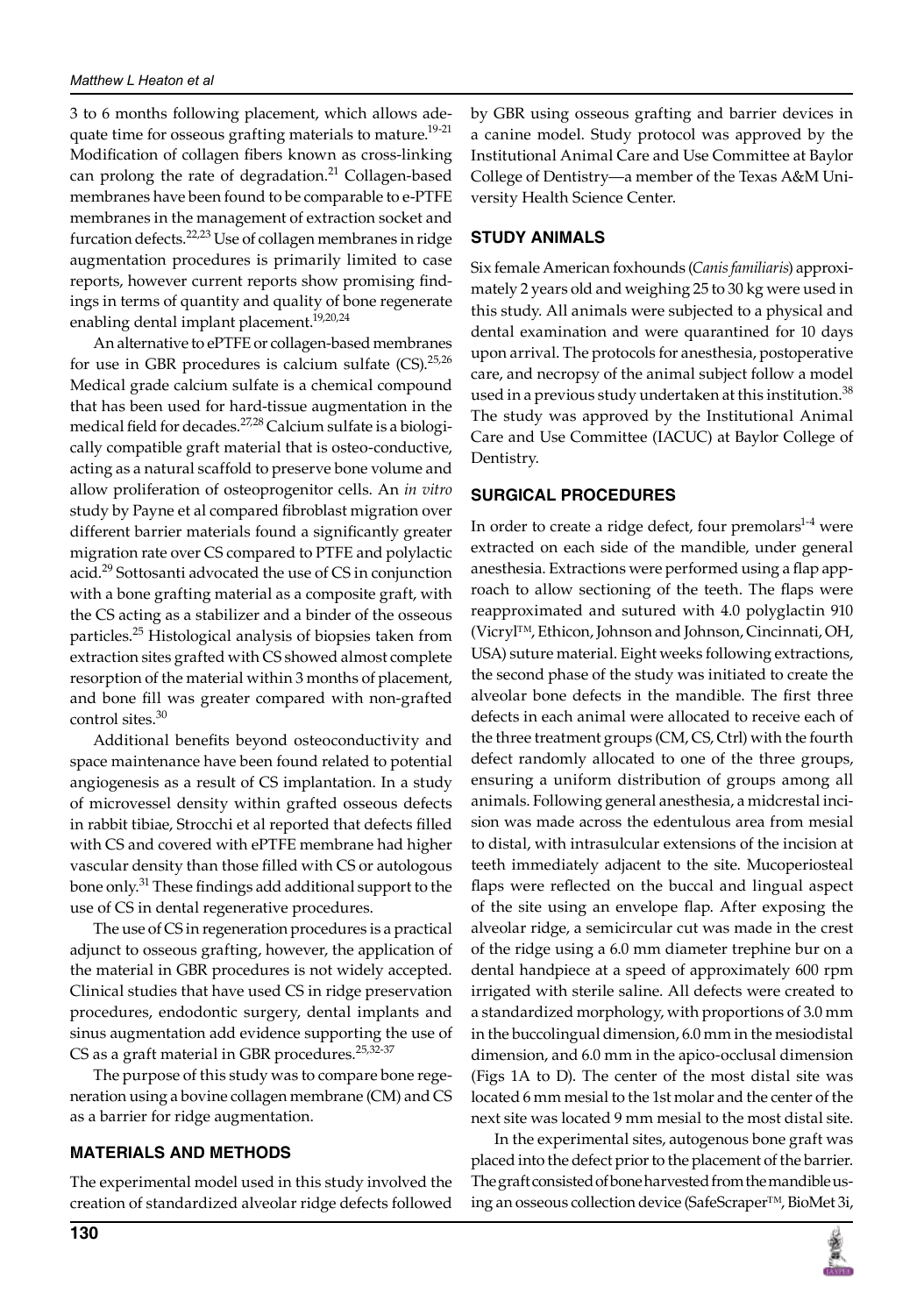*Comparison of Calcium Sulfate and Bovine Collagen Barriers for Alveolar Ridge Augmentation*



**Figs 1A to D:** Alveolar ridge defects were created in the mandible using a 6.0 mm trephine (A), with a depth of 3 mm (B), a height of 6 mm (C) and a width of 6 mm (D)

Palm Beach Gardens, FL, USA). The bone was collected from the exposed mandible at least 15 mm away from the experimental and control sites. The trephined bone obtained after defect creation also provided donor autogenous graft material. Prior to placement in the defect, the bone graft was mixed together with blood collected from the surgical site. The graft was then covered with either, calcium sulfate, CS (Calcigen™ Oral, BioMet 3i, Palm Beach Gardens, FL, USA) putty or a bovine collagen membrane, CM (Ossix™, BioMet 3i, Palm Beach Gardens, FL, USA) depending on site allocation (Figs 2A and B). The CM was hydrated in sterile saline and placed over the grafted site with at least 3 mm overlap onto adjacent bone. The CS putty was prepared by mixing a setting solution consisting primarily of distilled water with CS dihydrate powder. The CS mixture was allowed to thicken to a putty-like consistency, then shaped and placed over the grafted site. Control sites were operated using the same surgical protocol that was used for experimental sites, including flap reflection and defect creation; however, no grafting or augmentation of the sites were performed.

 Cortical perforations were created in the coronal aspect of the alveolar ridge using a #2 round bur. Perforations were placed 1 mm lingual to the center of the surgically-created defect followed by deposition of India ink dye. This tattoo served as a reference point for identification when sectioning the specimens for histological analysis. The mucoperiosteal flaps were reapproximated to obtain primary wound closure and sutured with 4.0 polyglactin 910 suture material, with periosteal releasing incisions made as needed to assure minimal flap tension.

 Twelve weeks following defect creation, all animals were euthanized under general anesthesia and the mandibles were resected *en bloc* with an oscillating autopsy saw, immersed in 70% ethanol and submitted for histological processing and analysis. Bone regeneration was evaluated by measuring defect fill in terms of area, percent bone gain, width and cortical bone thickness.

#### **HISToLoGICAL AnALySIS**

Individual sites were sectioned and bisected with a rotary diamond blade with a thickness of 0.5 mm in a buccolingual orientation using the crestal India ink tattoos and 1st molar teeth as reference points. Each specimens was prepared for histological analysis, 10 sections of each site were obtained in a longitudinal axis from facial to lingual. The sections were stained with alizarin red, which stains osteoid and mineralized bone tissues red.

 Image acquisition of the entire section, including the complete buccal defect area, was accomplished using a digital camera attached to a light microscope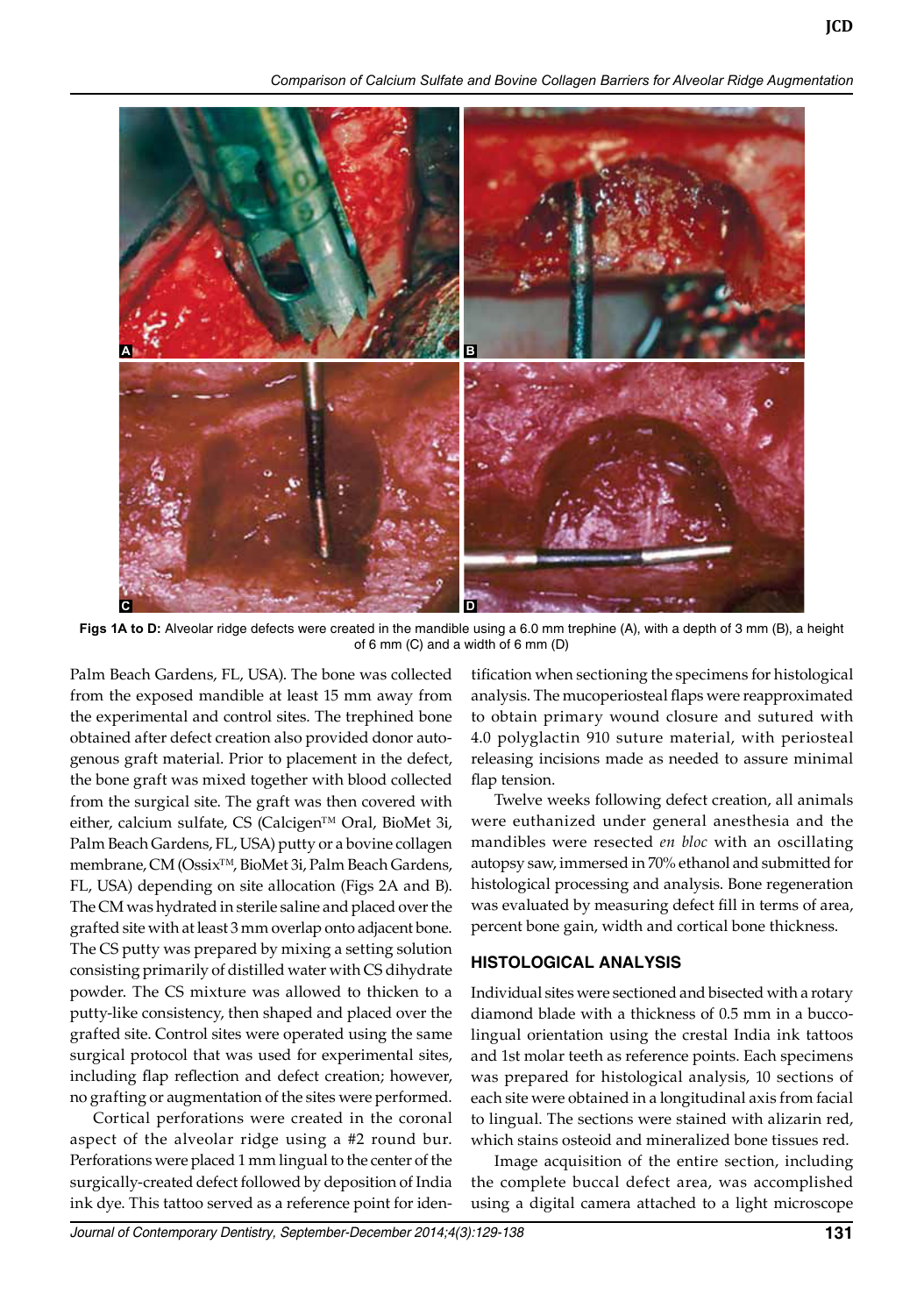

**Figs 2A and B:** Defects were grafted with autogenous bone and covered with either CM (A) or CS (B)

(Olympus DP-12, Olympus America, Center Valley, PA, USA). A calibrated scale was created using the image capture software that could be superimposed over the digital image. The scale had a dimension of 3 mm by 6 mm, corresponding to the dimensions of the surgically created defect (Figs 3A and B). Positioning of the scale was accomplished using the alveolar crest and buccal cortex as reference points, with an orientation of 3 mm buccolingual and 6 mm coronoapical. This allowed for more precise location of the defect during histological analysis.

 The defect regions were analyzed histomorphometrically using an image analysis software program (MetaMorph, Molecular Devices Corp, Downingtown, PA, USA), (Figs 4A to D). All histomorphometric analysis was done without knowledge of the treatment assignment of the sections. Using the applied  $3 \times 6$  mm scale as a reference, a calibration was performed (208 pixels = 1 mm). The primary variable measured within the defect was the total regenerated area. This was accomplished by tracing the perimeter of the defect with the borders consisting of the buccal cortex and the applied scale (43264 pixels =  $1 \text{ mm}^2$ ). Additionally, the bone fill for the entire defect was measured by outlining each individual segment of bone within the defect, with the summation of each segment equaling the total area of bone regenerate. The sum total area of bone regenerate for each defect was divided by a fixed measurement, specifically the area of a  $3 \times 6$  mm rectangle, yielding a percentage of bone fill in each defect. Use of the  $3 \times 6$  mm rectangle as a standardized area was designated to equilibrate all sites for group comparison, as no one defect was morphologically identical to another.

 Another parameter included measurement of the width of bone regenerate within the defect, which was obtained by measuring the linear distance from the buccal cortex of the defect inward to the border of the applied scale. This distance was calculated at the crest of the defect, coronal 1/3rd (2 mm apical of the crest), apical 1/3rd (4 mm apical of the crest), and at the base of the

defect according to the applied reference scale. Analysis of the thickness of the regenerated buccal cortex within the defect was also accomplished. This measurement was obtained by identifying the area of greatest and least thickness within the cortex, then calculating the linear distance of thickness at each site to determine the range of cortical bone thickness.

## **STATISTICAL AnALySIS**

The data was entered into a statistical software program (SPSS, Chicago, IL, USA). Descriptive statistics were calculated for each site, including total area of regenerate, the percentage of bone regenerate as compared to the standard  $3 \times 6$  mm reference area, the width of regenerate at the crest, coronal third, apical third, and base of the defects, and the maximum and minimum width of the regenerated buccal cortex. All four measurements were compared with an analysis of variance (ANOVA) between study groups with the defect site as the individual unit of observation. ANOVA was also performed for each of the four variables to determine if the significance of possible confounding variables including whether defect sites were influenced by animal. A student's t-test was performed to determine whether anterior-posterior defect location had any influence on regeneration within the defects.

## **RESuLTS**

All animals successfully completed the initial phases of treatment consisting of bilateral mandibular premolar extractions, followed by ridge augmentation procedures after 8 weeks of healing. One animal died 7 days following alveolar ridge augmentation procedures, suffering from acute renal failure secondary to undiagnosed pancreatic cancer (necropsy report). Sites allocated within this animal included two sites treated with a CM, one treated with CS, and one site designated as a control.

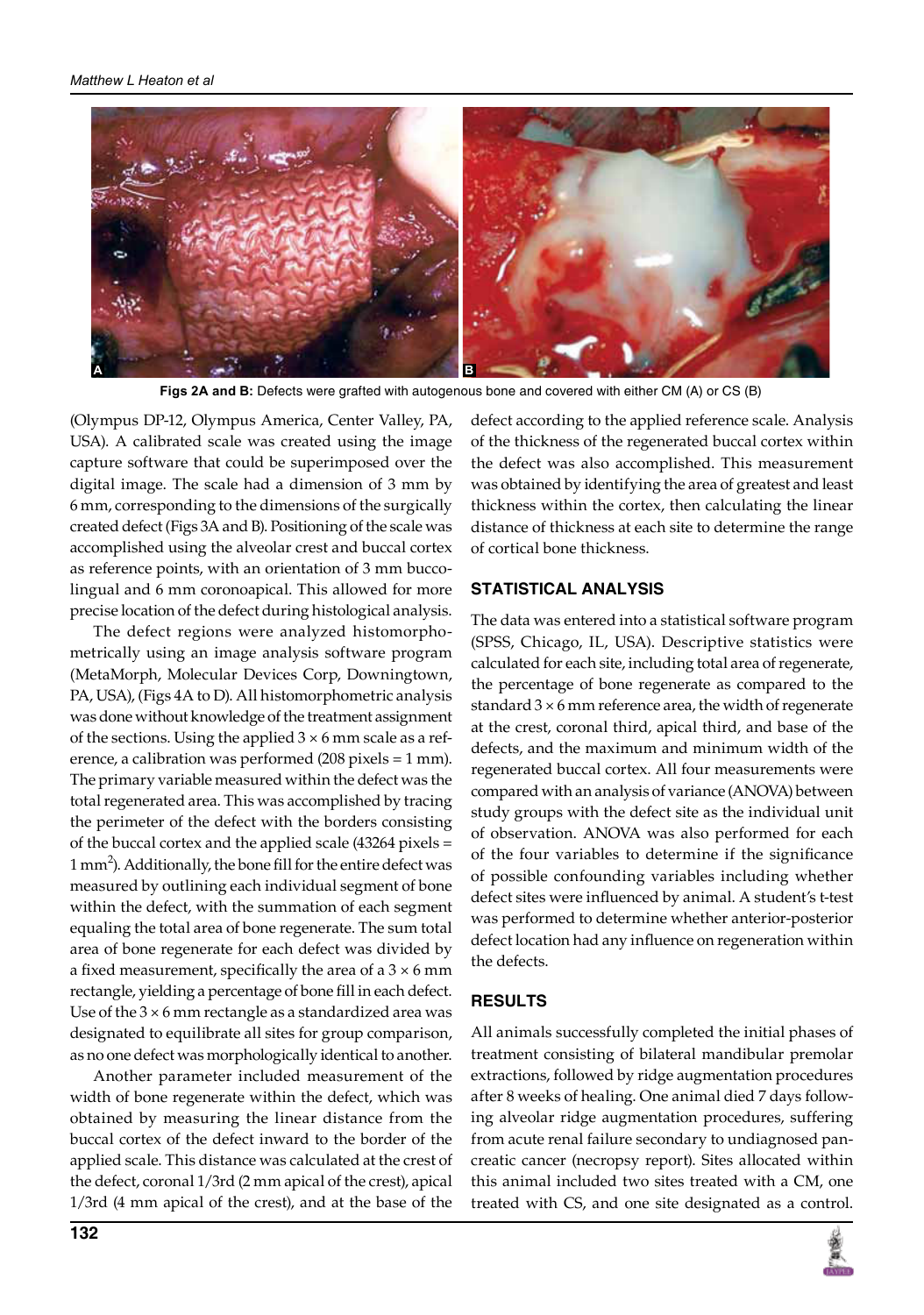*Comparison of Calcium Sulfate and Bovine Collagen Barriers for Alveolar Ridge Augmentation*

Individual sites from this animal were submitted for histological processing and analysis of the specimens was performed; however, data from these sites were only evaluated and not included in the statistical analysis (Figs 3A and B). The other five animals completed the study without complications.

Examination of the surgical sites at 1 week postsurgically revealed no dehiscence of soft tissue or membrane exposure, with maintenance of primary wound healing over all defect sites in all animals. Following necropsy and tissue fixation, histological analysis of individual sites revealed regeneration of soft and hard tissues within all surgically created defects after 12 weeks of healing

(Figs 5A to C). All sections were appropriately stained and mounted for histological analysis and comparison.

**JCD**

 The descriptive statistics revealed a similar mean and median for all outcomes, indicating the presence of a normal distribution. Thus, the sample met the requirements for parametric analysis.

 A comparison between groups revealed a greater mean area of regenerated bone in sites treated using CM and bone graft (12.2  $mm<sup>2</sup>$ ) compared to sites treated using CS and bone graft  $(11.6 \text{ mm}^2)$  or control sites  $(11.9 \text{ mm}^2)$ . However, an analysis of variance found no statistical significance ( $p = 0.875$ ) in these differences (Table 1).



Figs 3A and B: Histology of the site 1 week after defect creation without (A) and with (B) reference scale (alizarin red stain; original magnification  $\times$  0.625)



**Figs 4A to D:** Histomorphometric analysis of specimens for total area (A), percent bone (B), width at crest, coronal 1/3rd, apical 1/3rd, and base of the defect (C) and range of cortical bone thickness (D). Green line indicates where measurements were taken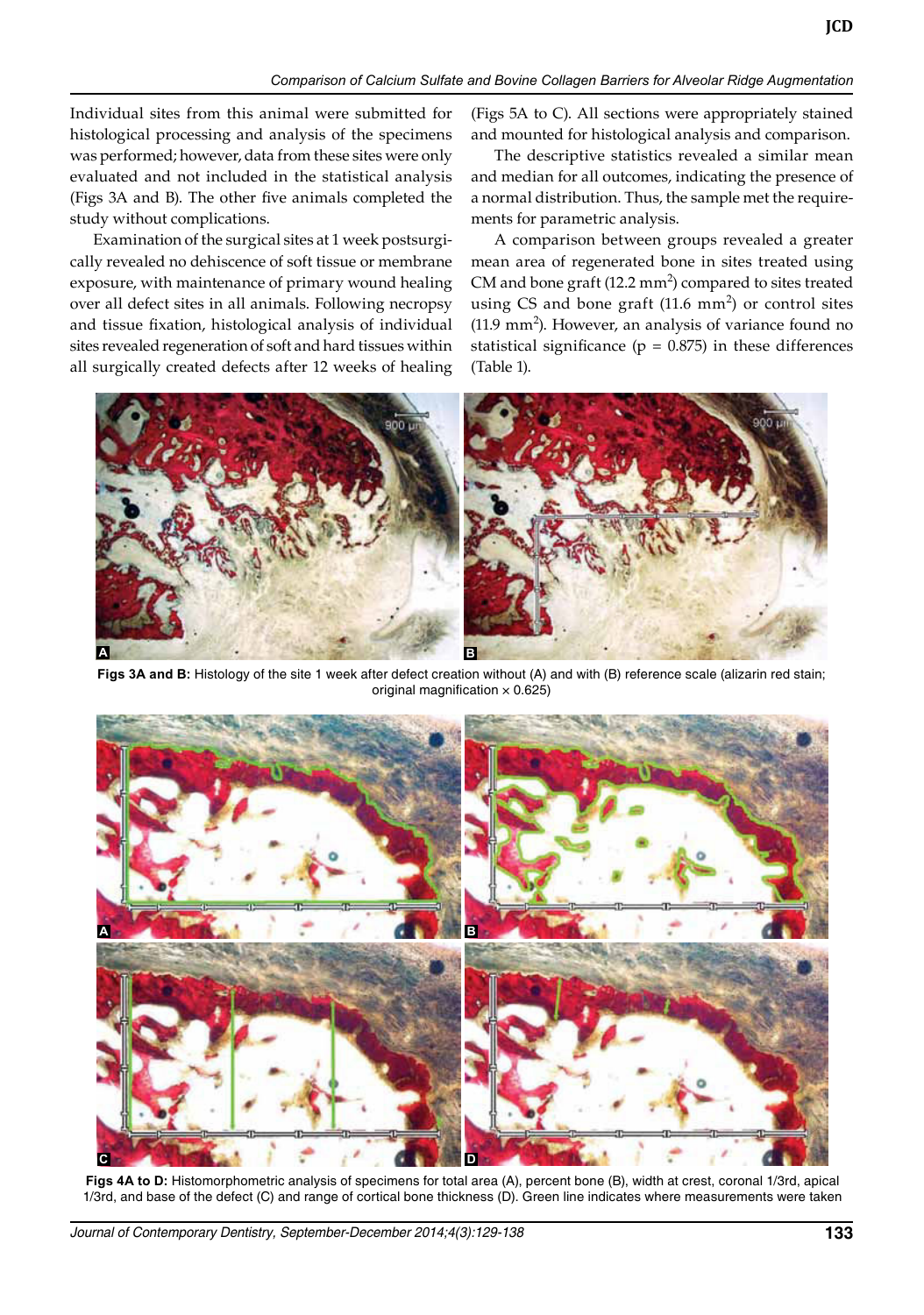The percentage of bone within the defects as related to a standardized area was found to be greatest in sites treated with CS and bone graft (38.2%), followed closely by control sites (37.9%) and sites treated with CM and bone graft (36.3%), although no statistically significant difference was detected between groups using ANOVA  $(p = 0.942)$ .

 Measurement of cortical bone thickness revealed a range of 0.49 to 1.43 mm for control sites and 0.56 to 1.38 mm for CS sites. Defects treated with CM and bone graft demonstrated the thinnest buccal cortex, with a range of 0.41 to 1.06 mm. Although these measurements demonstrated the most variability of all evaluated parameters, no statistically significant differences were found between groups using ANOVA for maximum  $(p = 0.347)$  and minimum cortical bone thickness  $(p = 0.688)$ .

 An evaluation of the width of regenerated bone at four different levels revealed little differences between groups at all points of measurement (Table 2). All sites regardless of treatment demonstrated little horizontal bone fill at the crest, with a mean distance of 0.33 mm at the crest for all three groups. Width of bone growth at the crestal level was not significantly different between groups according to ANOVA ( $p = 1.00$ ). Horizontal fill at

**C**

the coronal 1/3rd of the site was greatest in defects treated with CM and bone graft (1.62 mm) and control defects (1.61 mm), and slightly less in those treated with CS and bone graft (1.48 mm); however, no statistically significant differences were found between groups using ANOVA  $(p = 0.879)$ . In the apical 1/3rd of the site, the greatest horizontal fill was again seen in the CM group (2.30  $mm$ ) followed by control sites (2.22 mm) and CS sites (2.08 mm), although no statistically significant differences were seen using ANOVA ( $p = 0.626$ ). Finally, all treatment groups

**Table 1:** Regenerated bone area, percent bone fill and cortical bone thickness

| Group             | Area<br>(mm <sup>2</sup> ) | Percent<br>bone $(%)$ | Cortical bone<br>thickness (mm) |
|-------------------|----------------------------|-----------------------|---------------------------------|
| Collagen membrane | 12.1                       | 36.3                  | $0.41 - 1.06$                   |
| Calcium sulfate   | 11.6                       | 38.2                  | $0.56 - 1.38$                   |
| Control           | 11.9                       | 37.9                  | $0.49 - 1.43$                   |

| Group                | Crest<br>(mm) | Coronal<br>$1/3rd$ (mm) | Apical 1/3rd<br>(mm) | Base<br>(mm) |
|----------------------|---------------|-------------------------|----------------------|--------------|
| Collagen<br>membrane | 0.33          | 1.62                    | 2.30                 | 2.85         |
| Calcium<br>sulfate   | 0.33          | 1.48                    | 2.08                 | 2.85         |
| Control              | 0.33          | 1.61                    | 2.22                 | 2.82         |



**Figs 5A to C:** Histomorphometry of three sites 12 weeks after defect creation. These sites were treated using CM (A) or CS (B) as well as a nongrafted control specimen (C)

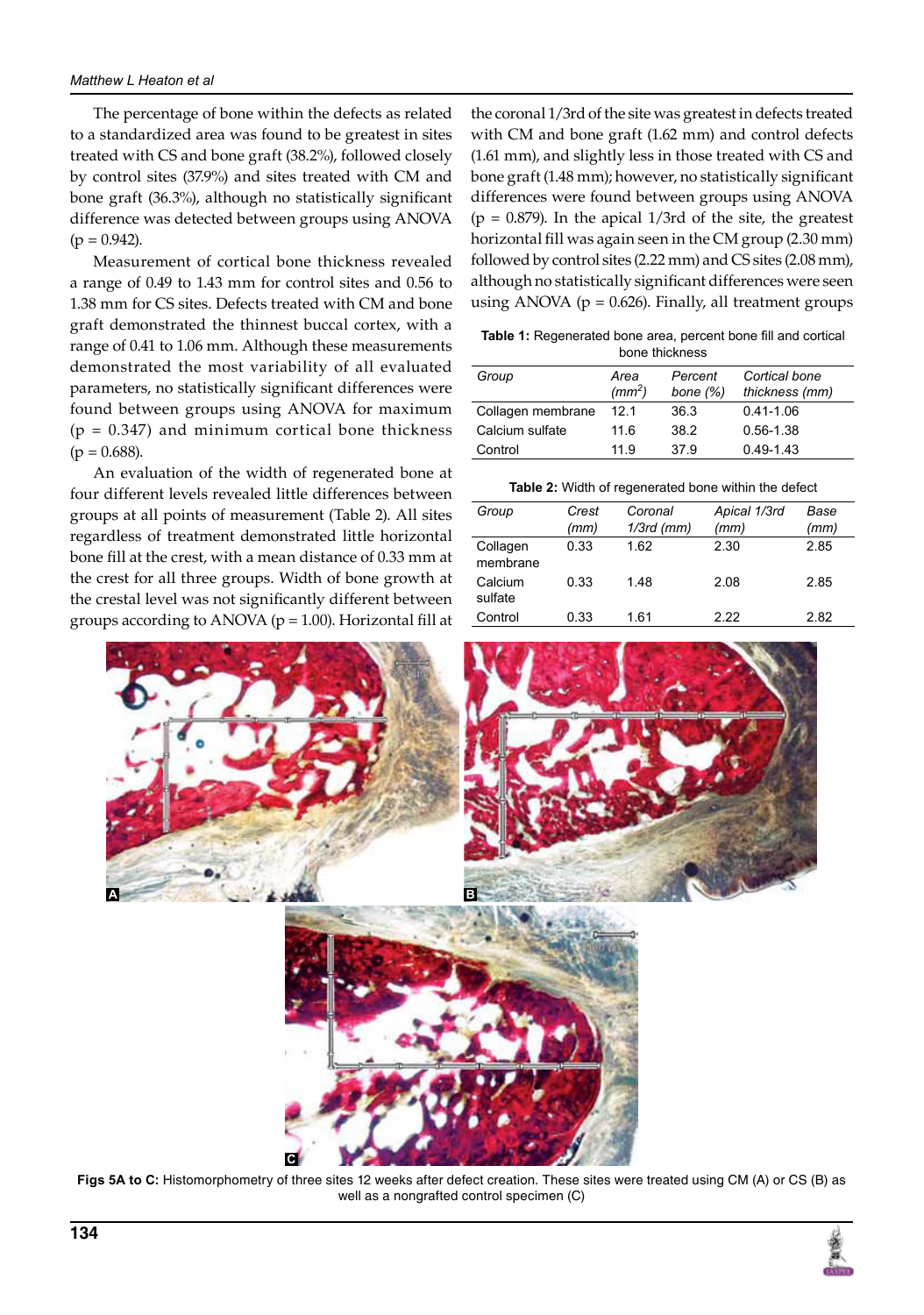demonstrated similar horizontal fill at the base of the defects, with a fill of 2.85 mm for the CM and CS groups and 2.82 mm for control sites. No statistically significant differences were found between any of the groups using ANOVA ( $p = 0.867$ ).

An analysis of variance evaluating differences between animals demonstrated no statistically significant differences for most parameters, including total area, horizontal width at all levels (crest, cortical 1/3rd, apical 1/3rd, base), and percent bone. Cortical bone thickness in terms of mean maximum thickness was found to be significantly greater for one animal  $(1.97 \text{ mm}, \text{p} = 0.001)$ ; however, mean minimum thickness was not significantly different ( $p = 0.089$ ).

 Differences between sites in terms of location were analyzed using a student's t-test. Results demonstrated no statistically significant differences between all parameters except percent bone, which was found to be 42.6%  $\pm$  7.6 for mesial sites and 32.4%  $\pm$  9.6 for distal sites (p = 0.017).

## **DISCuSSIon**

This study evaluated bone regeneration in surgically created alveolar ridge defects in the canine mandible using autogenous bone grafts and barriers consistent with the principles of GBR. The canine model was chosen because of the potential for intersubject comparison, as well as the opportunity to control the defect size. Multiple measures of bone regeneration were evaluated from histologic sections, including the total area of bone regenerated within the surgically created defect. Measurements were made on four sites, specifically, the crest, coronal third, apical third and at the base of the defect. Our results showed similar amount of width regeneration for all groups (Table 2).

 Regeneration within the defects was also measured in terms of percent bone gain. This measurement was taken by calculating the total area of bone particles within the defect and dividing that number by a standardized  $3 \times 6$  mm area; therefore, the percentage value does not reflect the actual percent bone regenerated within the defect itself. Comparison of percent bone to a standardized area was performed to eliminate variability seen within groups based on morphology of the regenerated defects. Percent bone regeneration was found to approximate 38% in sites treated with CS, which was only slightly greater than control sites (37.9%) and sites treated using a collagen membrane (36.3%).

Cortical bone thickness is an important clinical finding in regenerated bone, as the cortical bone provides primary stability for dental implants immediately after placement. Few studies quantified the thickness of cortical bone, but Lekholm and Zarb's classification of bone

types emphasizes the thickness of cortical bone in relation to implant success in type IV bone, which is characterized by thin cortical bone and minimal trabecular bone.<sup>39</sup> Albrektsson et al found that survival rates of machinedsurfaced titanium implants placed in type IV bone were significantly less than implants placed in types I, II or III bone. Therefore, it is particularly important for the clinician placing a dental implant in a previously grafted site to appreciate the thickness of the regenerated cortex as it may affect the course of treatment. For example, the clinician may choose to place the implant using a two-stage submerged approach instead of a one-stage transgingival approach if primary stability of the implant cannot be obtained.

 In this study, the cortical bone thickness was greatest in nongrafted sites (Ctrl) with a range of 0.49 to 1.43 mm. This was comparable to sites treated with CS, which exhibited a range of 0.56 to 1.38 mm. Sites treated using a collagen membrane demonstrated the thinnest cortical bone of all treatment groups, with a range of 0.41 to 1.06 mm respectively. While the differences between the groups were small and not significantly different, there may be clinical implications associated with these measurements.

 A reasonable explanation as to why cortical thickness was less in sites treated with the collagen membrane may lie in the occlusive nature of the barrier. The collagen membrane used in this study has shown to provide barrier function for up to 6 months in humans, and is visible in many of the histologic specimens taken from this study as well as others.<sup>19,20,24</sup> The increased barrier function of this membrane was likely due to cross-linkage of the collagen fibers.<sup>40</sup> Other studies reported poor regeneration using highly cross-linked collagen membranes, resulting in increased rates of flap dehiscence compared to low cross-linked membranes.<sup>41</sup> Additionally, the occlusive nature of the membrane may reduce blood supply to the underlying graft as it prevents connective tissue from coming in contact with the grafted bone, which may limit the regeneration of the buccal cortex. This effect was not seen in control sites or sites treated with CS. Perhaps an increased healing period allowing for further degeneration of the membrane would have produced different results, such as an increased thickening of the buccal cortex in sites treated with a collagen membrane.

 A possible explanation of why cortical thickness was greater in the control group could be due to an increased blood supply to control sites, as no barrier devices were placed. Increased cortical thickness in CS sites might be explained by a more rapid degradation of the barrier device, reported to be approximately 8 weeks, which would allow for an increased blood supply to the regenerating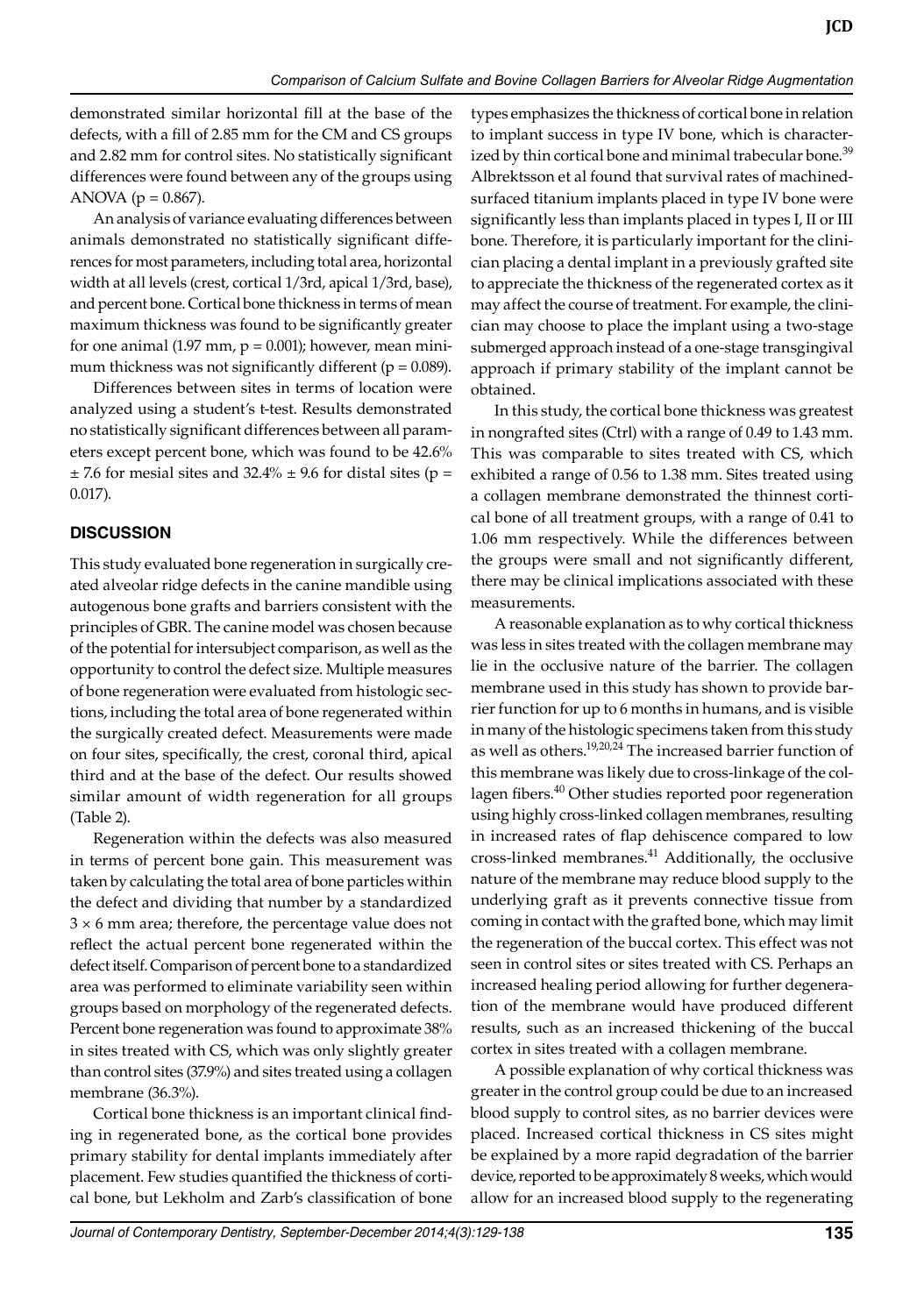cortex as the CS resorbs. $30$  This study supports the findings of Sottosanti based on the fact that CS remnants were not detected in any of the histologic specimens.

 Additional comparisons between individual sites were generally found to be not significantly different, with the exception of site location. In terms of percent bone, mesial sites were found to have an increased amount of regeneration over distal sites, on the order of 42.6 to 32.4%. This difference was found to be statistically significant using a student's t-test. A possible explanation for this difference might be related to Lekholm and Zarb's classification of bone types.<sup>39</sup> In their explanation of bone structure based on anatomical location, they found a decrease in trabecular bone density in a mesial to distal direction in the maxilla and mandible. While the distance between mesial and distal sites in this experiment was only  $9 \text{ mm}$ , this could be sufficient to explain the difference in the bone percentage. Other considerations include the close proximity of the mesial defect to the mental foramina, of which this canine species has two bilaterally, which would provide a greater periosteal blood supply to a regenerating graft.

Other findings of this study include the lack of intraoral complications following surgical procedures. No soft tissue dehiscences were detected following augmentation in either the collagen membrane or CS groups, which confirm previous findings stating the biocompatibility of these materials.<sup>40,42</sup> Additionally, all groups exhibited some regeneration, although regeneration within control sites was not found to be significantly different from the experimental sites. This was an unexpected finding, as most controlled studies of ridge augmentation have demonstrated a reduced regeneration within control sites compared with grafted and/or membrane treated sites.<sup>43,44</sup>

 An explanation for the profound regeneration within all sites may be related to the size of the surgically created defect. Design of the semicircular defect was chosen to simulate an atrophic ridge similar to what often is encountered when the buccal cortex is lost following tooth extraction. This study involved creation of a buccal ridge defect measuring  $3 \times 6 \times 6$  mm (buccolingual, coronoapical, mesiodistal). Other studies with surgically created defects have utilized larger defects.<sup>43-47</sup> In a study of ridge augmentation in the canine, Seibert and Nyman created buccal ridge defects measuring  $3.5 \times 7 \times$ 13 mm to compare GBR using membranes. The authors reported new bone formation in sites covered with a membrane after 90 days, with no new bone formation in sham-operated control sites. Von Arx et al created buccal ridge defects in the canine mandible with dimensions of  $8 \times 10 \times 14$  mm for the purpose of comparing GBR using

various bone grafting materials with or without e-PTFE membranes. All sites exhibited regeneration within the defects after 6 months; however, no empty control defects were utilized. Within this study, no statistically significant differences were seen for bone regeneration achieved within experimental or control defects in terms of area, percent bone, width and cortical thickness, leading to the assumption that the dimensions of the defect used in this study were not large enough to allow for comparison of grafted *vs* nongrafted ridge defects (critical-sized defects). It is possible that creation of a larger size defect comparable to that utilized in the study by Seibert and Nyman may result in more pronounced differences between experimental and control groups.<sup>43</sup> Perhaps the critical size for an alveolar ridge defect in the canine may be somewhere in between the size of the defect used in this study and those used in other studies.

 The results from this study demonstrate that calcium sulfate is a biocompatible material that may be useful as an adjunctive grafting component in GBR procedures. It is unclear whether the regeneration achieved using CS is directly related to its barrier function or whether the CS merely stabilized the graft material during initial wound healing. Calcium sulfate has been used succes sfully as a binding agent for bone grafting material in ridge preservation and periodontal regenerative procedures, therefore, future research may address the capabilities of calcium sulfate as a bone graft binder and as a barrier in combination for ridge augmentation procedures.

## **ACKnoWLEDGMEnTS**

The authors would like to thank Mrs Jo Taylor for histologic processing and Mr Gerald Hill and Ms Priscilla Gillespie for assistance in the Animal Resource Unit. This study was supported by a grant and materials donated by BioMet 3i.

## **REFEREnCES**

- 1. Lekovic V, Camargo PM, Klokkevold PR, et al. Preservation of alveolar bone in extraction sockets using bioabsorbable membranes. J Periodontol 1998;69(9):1044-1049.
- 2. Fugazzotto PA. Treatment options following single-rooted tooth removal: a literature review and proposed hierarchy of treatment selection. J Periodontol 2005;76(5):821-831.
- 3. Iasella JM, Greenwell H, Miller RL, et al. Ridge preservation with freeze-dried bone allograft and a collagen membrane compared to extraction alone for implant site development: a clinical and histologic study in humans. J Periodontol 2003; 74(7):990-999.
- 4. Nemcovsky CE, Serfaty V. Alveolar ridge preservation following extraction of maxillary anterior teeth. Report on 23 consecutive cases. J Periodontol 1996;67(4):390-395.

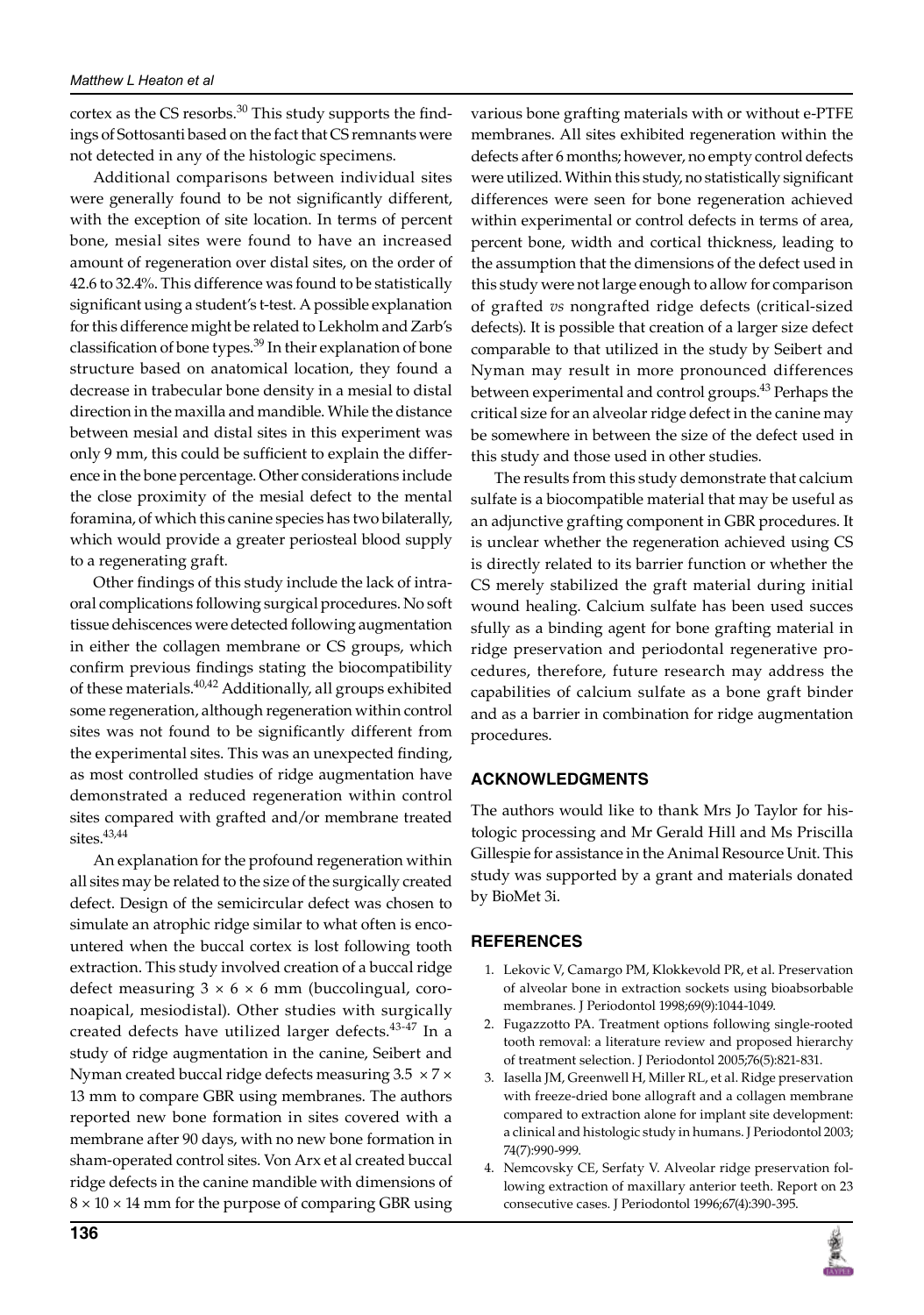#### *Comparison of Calcium Sulfate and Bovine Collagen Barriers for Alveolar Ridge Augmentation*

- 5. Buser D, Bragger U, Lang NP, Nyman S. Regeneration and enlargement of jaw bone using guided tissue regeneration. Clin Oral Implants Res 1990;1(1):22-32.
- 6. Becker W, Becker BE, McGuire MK. Localized ridge augmentation using absorbable pins and e-PTFE barrier membranes: a new surgical technique. Case reports. Int J Periodontics Restorative Dent 1994;14(1):48-61.
- 7. Von Arx T, Buser D. Horizontal ridge augmentation using autogenous block grafts and the guided bone regeneration technique with collagen membranes: a clinical study with 42 patients. Clin Oral Implants Res 2006;17(4):359-366.
- 8. Fiorellini JP, Nevins ML. Localized ridge augmentation/ preservation: a systematic review. Ann Periodontol 2003;8(1): 321-327.
- 9. McAllister BS. Histologic and radiographic evidence of vertical ridge augmentation utilizing distraction osteogenesis: 10 consecutively placed distractors. J Periodontol 2001;72(12):1767-1779.
- 10. Marchetti C, Corinaldesi G, Pieri F, Degidi M, Piattelli A. Alveolar distraction osteogenesis for bone augmentation of severely atrophic ridges in 10 consecutive cases: a histologic and histomorphometric study. J Periodontol 2007;78(2):360-366.
- 11. Howell TH, Fiorellini J, Jones A, et al. A feasibility study evaluating rhBMP-2/absorbable collagen sponge device for local alveolar ridge preservation or augmentation. Int J Periodontics Restorative Dent 1997;17(2):124-139.
- 12. Cochran DL, Jones AA, Lilly LC, Fiorellini JP, Howell H. Evaluation of recombinant human bone morphogenetic protein-2 in oral applications including the use of endosseous implants: 3-year results of a pilot study in humans. J Periodontol 2000;71(8):1241-1257.
- 13. Bunyaratavej P, Wang HL. Collagen membranes: a review. J Periodontol 2001;72(2):215-229.
- 14. Wang HL, Greenwell H, Fiorellini J, et al. Periodontal regeneration. J Periodontol 2005;76(9):1601-1622.
- 15. Wang HL, MacNeil RL. Guided tissue regeneration. Absorbable barriers. Dent Clin North Am 1998;42(3):505-522.
- 16. Murphy KG. Postoperative healing complications associated with gore-tex periodontal material. Part II. Effect of complications on regeneration. Int J Periodontics Restorative Dent 1995;15(6):548-561.
- 17. Murphy KG. Postoperative healing complications associated with gore-tex periodontal material. Part I. Incidence and characterization. Int J Periodon Restorative Dent 1995;15(4): 363-375.
- 18. Machtei EE. The effect of membrane exposure on the outcome of regenerative procedures in humans: a meta-analysis. J Periodontol 2001;72(4):512-516.
- 19. Friedmann A, Strietzel FP, Maretzki B, Bernimoulin JP. Histological assessment of augmented jaw bone utilizing a new collagen barrier membrane compared to a standard barrier membrane to protect a granular bone substitute material. Clin Oral Implants Res 2002;13(6):587-594.
- 20. Friedmann A, Strietzel FP, Maretzki B, Pitaru S, Bernimoulin JP. Observations on a new collagen barrier membrane in 16 consecutively treated patients. Clinical and histological findings. J Periodontol 2001;72(11):1616-1623.
- 21. Minabe M, Kodama T, Kogou T, et al. Different crosslinked types of collagen implanted in rat palatal gingiva. J Periodontol 1989;6(1):35-43.
- 22. Cortellini P, Pini Prato G, Tonetti MS. Periodontal regeneration of human intrabony defects with bioresorbable membranes: a controlled clinical trial. J Periodontol 1996;67(3):217-223.
- 23. Blumenthal NM. A clinical comparison of collagen membranes with e-PTFE membranes in the treatment of human mandibular buccal class II furcation defects. J Periodontol 1993;64(10):925-933.
- 24. Ersanli S, Olgac V, Leblebicioglu B. Histologic analysis of alveolar bone following guided bone regeneration. J Periodontol 2004;75(5):750-756.
- 25. Sottosanti JS. Calcium sulfate: a biodegradable and biocompatible barrier for guided tissue regeneration. Compend Contin Educ Dent 1992;8:226-234.
- 26. Orsini M, Orsini G, Benlloch D, et al. Comparison of calcium sulfate and autogenous bone graft to bioabsorbable membranes plus autogenous bone graft in the treatment of intrabony periodontal defects: a split-mouth study. J Periodontol 2001;72(3):296-302.
- 27. Peltier LF. The use of plaster of Paris to fill large defects in bone: a preliminary report 1959. Clin Orthop 2001;382:3-5.
- 28. Urban RM, Turner TM, Hall DJ, Infranger S, Cheema N, Lim TH. Healing of large defects treated with calcium sulfate pellets containing demineralized bone matrix particles. Orthopedics 2003;26(5 suppl):s581-s585.
- 29. Payne JM, Cobb CM, Rapley JW, Killoy WJ, Spencer P. Migration of human gingival fibroblasts over guided tissue regeneration barrier materials. J Periodontol 1996;67(3):236-244.
- 30. Sottosanti JS. Aesthetic extractions with calcium sulfate and the principles of guided tissue regeneration. Pract Periodontics Aesthet Dent 1993;5(5):61-69.
- 31. Strocchi R, Orsini G, Iezzi G, et al. Bone regeneration with calcium sulfate: evidence for increased angiogenesis in rabbits. J Oral Implant 2002;28:273-278.
- 32. Vance GS, Greenwell H, Miller RL, Hill M, Johnston H, Scheetz JP. Comparison of an allograft in an experimental putty carrier and a bovine-derived xenograft used in ridge preservation: a clinical and histologic study in humans. Int J Oral Maxillofac Implants 2004;19(4):491-497.
- 33. Guarnieri R, Pecora G, Fini M, et al. Medical grade calcium sulfate hemihydrate in healing of human extraction sockets: clinical and histological observations at 3 months. J Periodontol 2004;75(6):902-908.
- 34. De Leonardis D, Pecora GE. Augmentation of the maxillary sinus with calcium sulfate: one-year clinical report from a prospective longitudinal study. Int J Oral Maxillofac Implants 1999;14(3):869-878.
- 35. Yoshikawa G, Murashima Y, Wadachi R, Sawada N, Suda H. Guided bone regeneration (GBR) using membranes and calcium sulphate after apicectomy: a comparative histomorphometrical study. Int Endod J 2002;35(9):255-263.
- 36. Al Ruhaimi KA. Bone graft substitutes: a comparative qualitative histologic review of current osteoconductive grafting materials. Int J Oral Maxillofac Implants 2001;16(1):105-114.
- 37. Pecora G, De Leonardis D, Ibrahim N, Bovi M, Cornelini R. The use of calcium sulphate in the surgical treatment of a through and through periradicular lesion. Int Endod J 2001; 34(3):189-197.
- 38. Hodges NE, Perry M, Mohamed W, Hallmon WW, Rees T, Opperman LA. Distraction osteogenesis versus autogenous onlay grafting. Part II: biology of regenerate and onlay bone. Int J Oral Maxillofac Implants 2006;21(2):237-244.
- 39. Albrektsson T, Zarb G, Worthington P, Eriksson AR. The longterm efficacy of currently used dental implants: a review and